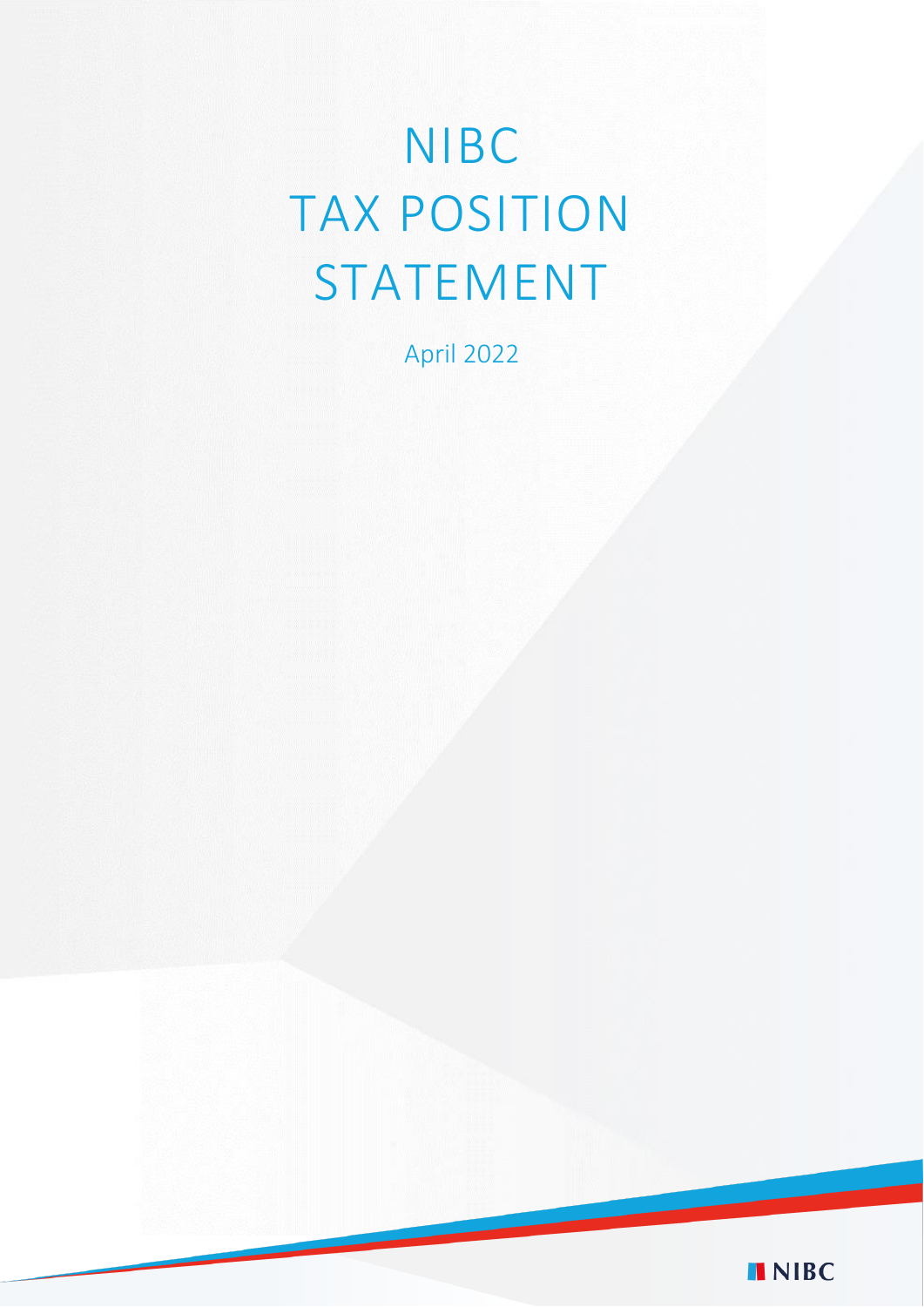# NIBC tax position statement

NIBC's tax position statement is based on the following principles.

### Tax and society

NIBC acknowledges its place in society and, in this respect, aims to pay its fair share of tax taking into consideration the letter and the spirit of the law. We recognize that paying our share of tax in the countries that we operate in is part of our corporate social responsibility and is expected by our stakeholders.

NIBC aims to be transparent about our position on tax. Activities, products and transactions including their purposes should be reasonably explainable to our clients, tax authorities and the general public. Tax cannot be the only purpose for a product or transaction. This approach is applied through our internal policies and procedures.

#### Tax risk management

Tax risk is managed by a dedicated team of experienced in-house professionals focusing on taxation. Together with deal teams, they identify, monitor and actively follow-up on tax related matters.

To address the risk of fraud, NIBC has implemented a fraud prevention policy. This policy sets out the various controls designed to prevent, detect and investigate any suspicions of fraud, including illegal tax evasion, within NIBC and to ensure compliance with all relevant legal and regulatory requirements in these areas. The risks of internal and external tax fraud are included amongst the risks identified, assessed, responded to, monitored and reported according to NIBC's risk management framework.

### Tax authorities

NIBC maintains a transparent and constructive relationship with tax authorities. NIBC has a 'horizontal monitoring' arrangement in place with the Dutch tax authorities, which is only available for companies that the Dutch tax authorities consider to be 'in control' of their tax function. This agreement defines the effort and actions to be taken by both parties, in relation to the proper interpretation of and compliance with tax law.

Where appropriate, NIBC seeks preliminary consultation with the tax authorities to obtain certainty about the tax aspects of a transaction. This is not only in the interest of NIBC and the tax authorities, but also provides reassurance to third party stakeholders such as investors and rating agencies.

## Tax compliance and reporting

NIBC strives to operate in full compliance with applicable tax laws and regulations by filing its tax returns, submitting its tax reports and paying its taxes on time. In the reporting to the tax authorities both NIBC's own and its client's positions are included. The latter for instance in relation to FATCA, CRS and local legislation.

#### Tax and value creation

NIBC acknowledges that taxation is related to value creation, in NIBC's view tax follows business and not vice versa. Profits are reported for business activities in the countries where NIBC is active in proportion to their value creation. This is independent of the local tax rate in these countries. NIBC has offices in The Netherlands, Germany, Belgium and The United Kingdom.